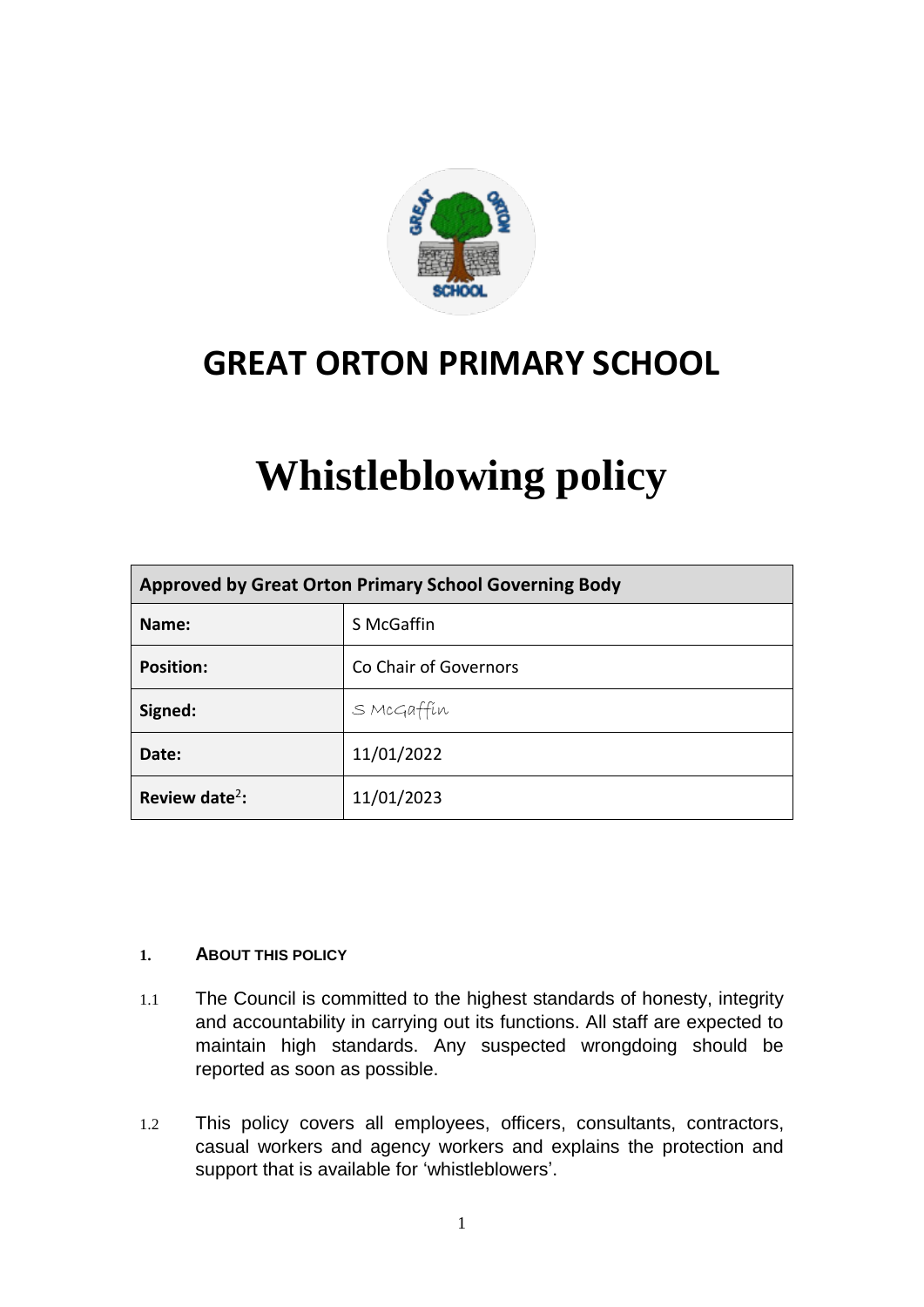- 1.3 The Council also has 'Speak Up' which is available to all of the above but also includes others such as elected Members and volunteers. 'Speak Up' should only be used when this policy does not apply.
- 1.4 Any prospective 'whistleblower' can seek support from their Trade Union either before raising a concern or at any time during a concern being considered under this policy.

#### **2. WHAT IS WHISTLEBLOWING?**

Whistleblowing is the reporting of suspected wrongdoing or dangers in relation to any activities that the Council is engaged in. It covers the following specific wrongdoing/practices:

•A criminal offence.

- •Breach of any legal obligation
- •A miscarriage of justice.
- •Danger to the health and safety of any individual.

•Damage to the environment.

•The deliberate concealment of information about any of the above.

Whistleblowing is for disclosures that are in the public interest, it is not to be used for raising complaints relating to their own personal circumstances or treatment at work. In those cases, employees should use the grievance procedure or other appropriate Human Resources procedure.

#### **3. APPLICATION OF THIS POLICY TO SCHOOLS**

- 3.1 It is expected that governing bodies of all community and voluntary controlled schools would adopt this Policy and the procedures contained in it. Foundation and voluntary aided schools are encouraged to do the same.
- 3.2 Where this Policy has been adopted by a school, references to "the Council" should be read to mean the school and references to Managers are to the Headteacher or member of the Senior Leadership Team nominated by the Headteacher.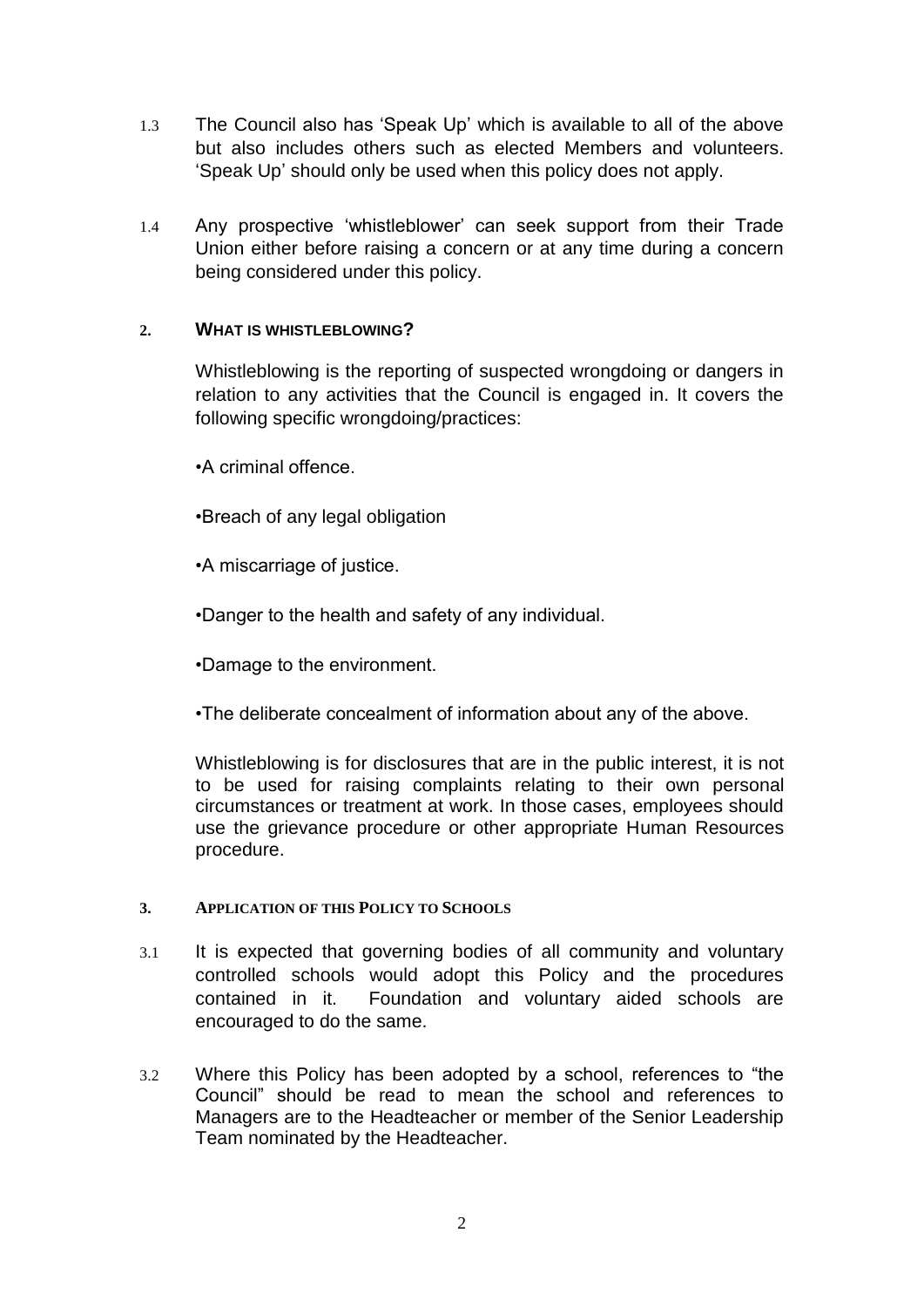- 3.3 Schools are encouraged to provide an alternative person, such as the Chair of Governors, to whom concerns may be reported if the employee believes the Head Teacher is involved in the wrong doing or has failed to take appropriate action when the matter has been raised previously.
- 3.4 For Voluntary Controlled and Community Schools, employees may seek advice from the Council's Monitoring Officer if they feel unable to report their concerns to the Head Teacher or Chair of Governors, however the Council will not investigate or determine any complaint on behalf of the School.
- 3.5 It is expected that community and voluntary controlled schools will notify the Council's Monitoring Officer of any disclosures made under this Policy. All schools should maintain their own records of the report, investigation and outcome.

#### **4. HOW TO RAISE A CONCERN**

- 4.1 A Whistleblowing concern should be raised with your line manager or if this is not possible, your line manager's manager. If there are specific reasons why you are unable to report your concerns within your own line management chain, there are named contacts at the end of this policy to whom you may make a referral. You must advise the person you report to that you are making a disclosure under the Council's Whistleblowing policy. A record of all whistleblowing concerns is maintained by the Monitoring Officer.
- 4.2 The person receiving your referral will arrange a meeting with you as soon as possible to discuss your concern. You may bring a companion (eg work colleague or union representative) to any meetings under this policy. Your companion must respect the confidentiality of your disclosure and any subsequent investigation. The concern will then be investigated under this policy.

#### **5. CONFIDENTIALITY**

We hope that staff will feel able to voice whistleblowing concerns openly under this policy. Completely anonymous disclosures are often very difficult to investigate. If you want to raise your concern confidentially, we will make every effort to keep your identity secret and only reveal it where necessary to those involved in investigating your concern or if required for legal reasons.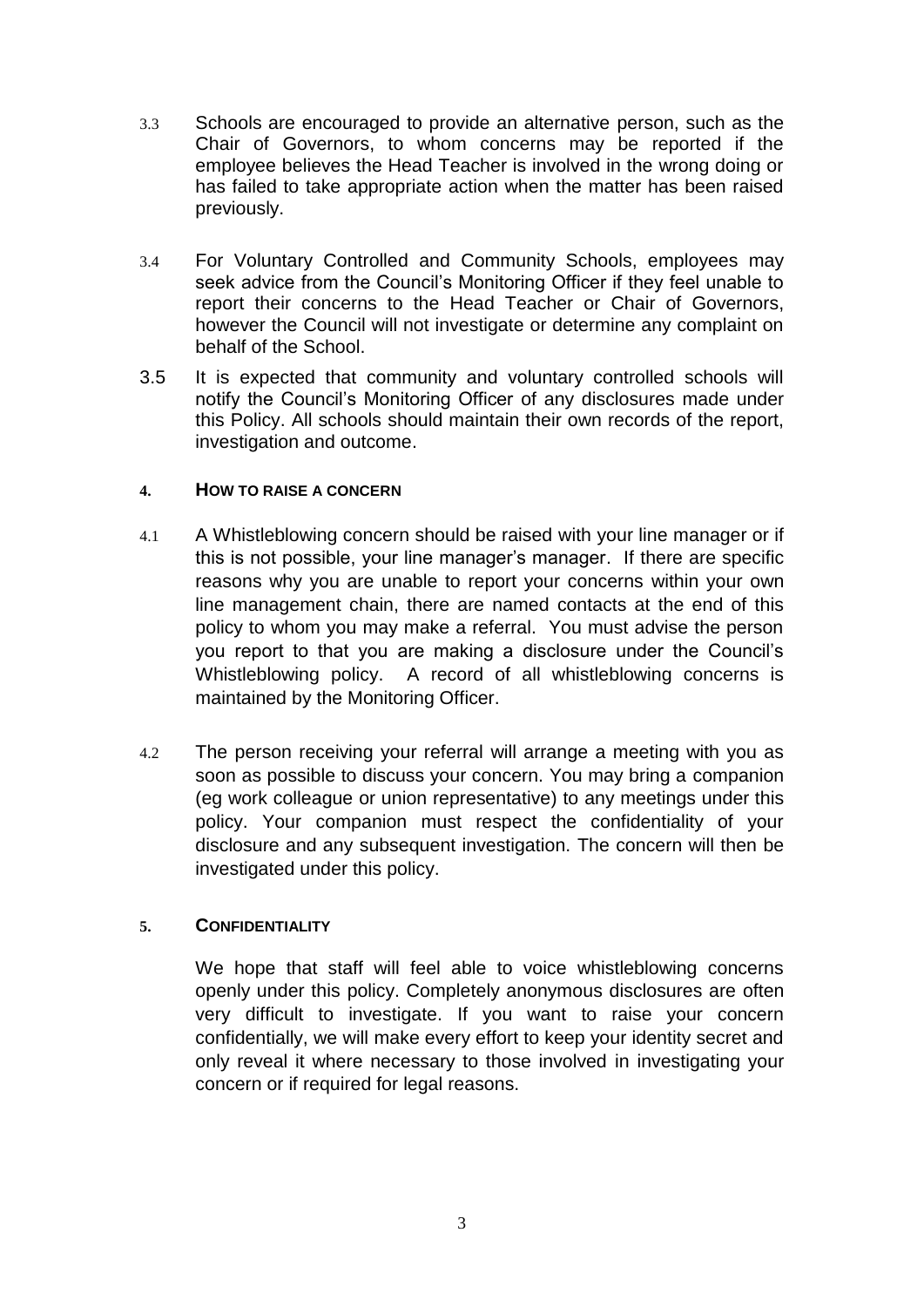#### **6. EXTERNAL DISCLOSURES**

- 6.1 The aim of this policy is to provide an internal mechanism for reporting, investigating and remedying any wrongdoing in the workplace. In most cases you should not find it necessary to alert anyone externally.
- 6.2 The law recognises that in some circumstances it may be appropriate for you to report your concerns to an external body such as a regulator. We strongly encourage you to seek advice before reporting a concern to anyone external. "Protect" operates an independent and confidential helpline. Their contact details are at the end of this policy.

#### **7. PROTECTION AND SUPPORT FOR WHISTLEBLOWERS**

- 7.1 The Council aims to encourage openness and will support whistleblowers who raise genuine concerns under this policy, even if they turn out to be mistaken.
- 7.2 Whistleblowers must not suffer any detrimental treatment as a result of raising a genuine concern. If you believe that you have suffered any such treatment, you should inform the Senior Manager for People Management or Monitoring Officer immediately.
- 7.3 You must not threaten or retaliate against whistleblowers in any way. If you are involved in such conduct, you may be subject to disciplinary action.
- 7.4 If you make an allegation in good faith, but it is not confirmed by an investigation, no action will be taken against you. However, if you make a false allegation maliciously, disciplinary action may be taken against you.
- 7.5 "Protect" operates a confidential helpline providing support and advice. Their contact details are at the end of this policy.

#### **8. A COLLECTIVE RESPONSIBILITY TO REPORT CONCERNS**

8.1 There is a responsibility for all officers to notify and report any issues of serious concern. Failure to do so may have a negative impact on the delivery of council services, negatively impact on the Council's reputation or impact on the conduct of an individual. As a result, failure to declare or report such concern could be considered a disciplinary matter.